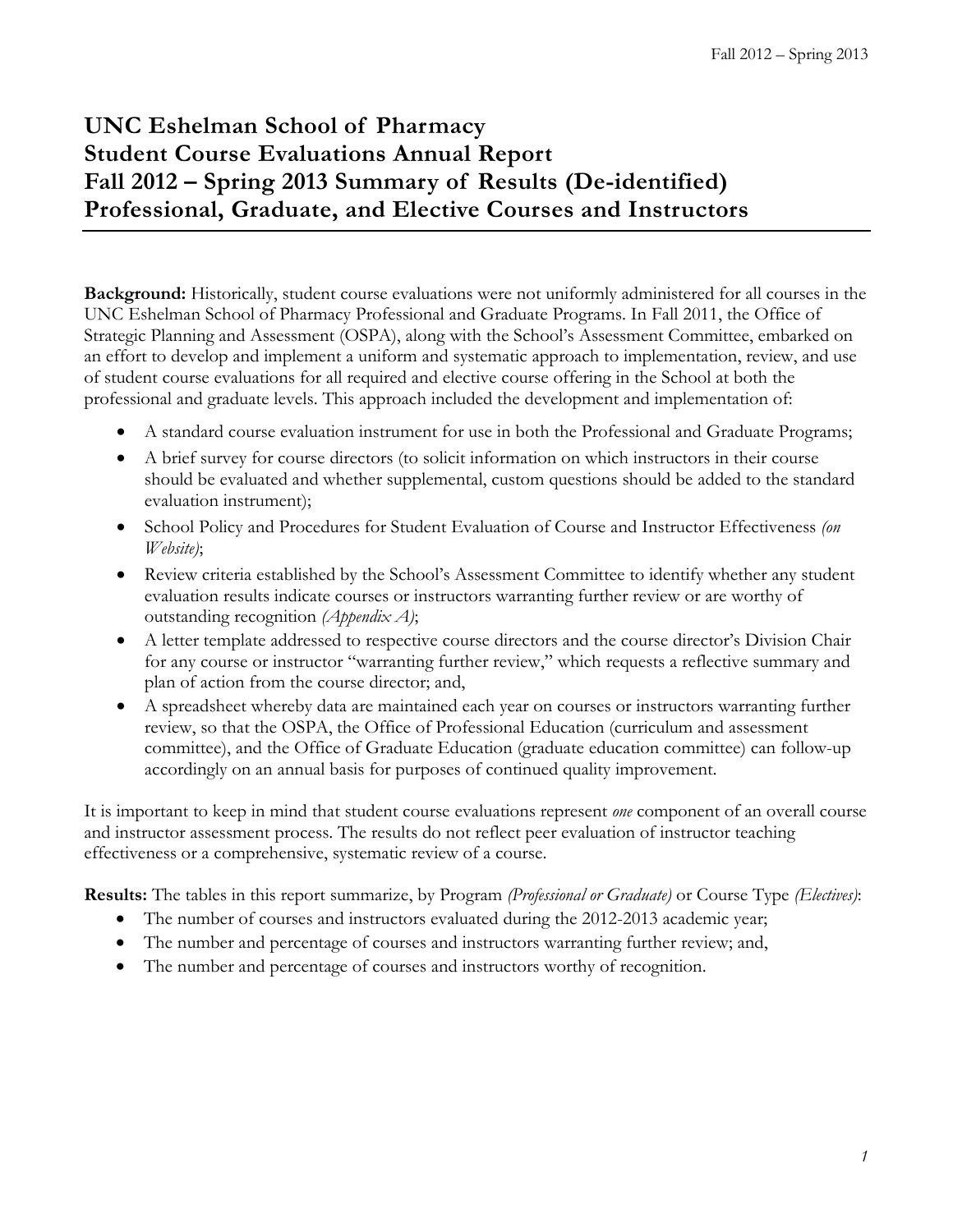## <span id="page-1-4"></span><span id="page-1-3"></span><span id="page-1-2"></span><span id="page-1-1"></span><span id="page-1-0"></span>SUMMARY OF IDENTIFIED OUTLIERS BY PROGRAM/COURSE TYPE:

| <b>SUMMARY OF ALL COURSES</b> |                             |                      |                                                               |          |  |        |  |
|-------------------------------|-----------------------------|----------------------|---------------------------------------------------------------|----------|--|--------|--|
| Program/Course<br>Type        | Year                        | Courses<br>Evaluated | <b>Warrant Further Review</b><br><b>Worthy of Recognition</b> |          |  |        |  |
|                               |                             | #                    |                                                               | %        |  | %      |  |
| Professional                  | Fall $2012 -$ Spring $2013$ | 38                   |                                                               | $5.26\%$ |  | 7.89%  |  |
| Graduate                      | Fall $2012 -$ Spring 2013   | 16                   |                                                               | $0.00\%$ |  | 37.50% |  |
| Electives <sup>1</sup>        | Fall $2012 -$ Spring 2013   | 21                   |                                                               | $0.00\%$ |  | 66.67% |  |

| <b>SUMMARY OF ALL INSTRUCTORS</b> |                                                 |         |                                     |          |                                    |        |  |
|-----------------------------------|-------------------------------------------------|---------|-------------------------------------|----------|------------------------------------|--------|--|
| Program/Course<br>Type            | Instructors<br>Evaluated <sup>2,3</sup><br>Year |         | Warrant Further Review <sup>4</sup> |          | Worthy of Recognition <sup>5</sup> |        |  |
|                                   |                                                 | $^{\#}$ |                                     | %        | #                                  | %      |  |
| Professional                      | Fall $2012 -$ Spring $2013$                     | 114     |                                     | 0.88%    | 41                                 | 35.96% |  |
| Graduate                          | Fall 2012 - Spring 2013                         | 54      |                                     | $0.00\%$ | 20                                 | 37.04% |  |
| <b>Electives</b>                  | Fall $2012 -$ Spring $2013$                     | 66      |                                     | $0.00\%$ | 4 <sup>5</sup>                     | 68.18% |  |

**<sup>1</sup> Elective Courses can be Professional and/or Graduate.**

<sup>&</sup>lt;sup>2</sup> Course Directors identify instructors to be evaluated by students; there are no requirements on number of contact hours taught in order to be evaluated. Therefore, some instructors may have taught ourses and the metrop

<sup>&</sup>lt;sup>3</sup> If an instructor was evaluated in more than one course (per semester), in a given Program or Course Type, s/he is only counted once.<br><sup>4</sup> If an instructor met "warrants further review" criteria more than once (per semes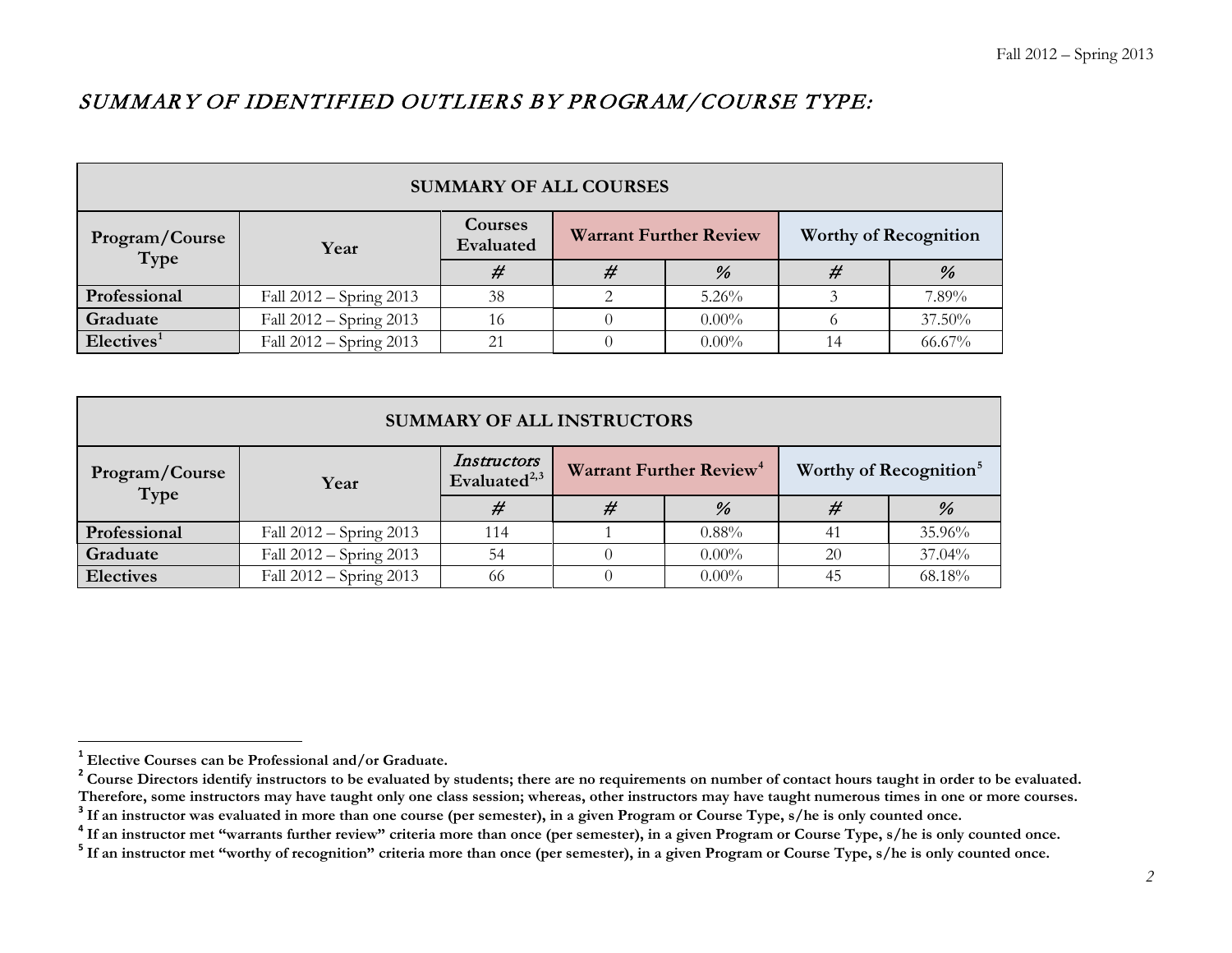# <span id="page-2-1"></span><span id="page-2-0"></span>**PROFESSIONAL PROGRAM:** COURSES

| <b>SUMMARY OF COURSES</b> |                      |                               |               |                              |               |  |  |
|---------------------------|----------------------|-------------------------------|---------------|------------------------------|---------------|--|--|
| Semester                  | Courses<br>Evaluated | <b>Warrant Further Review</b> |               | <b>Worthy of Recognition</b> |               |  |  |
|                           | 77                   | #                             | $\frac{0}{0}$ |                              | $\frac{0}{0}$ |  |  |
| <b>Fall 2012</b>          | 20                   |                               | $10.00\%$     |                              | $5.00\%$      |  |  |
| Spring 2013               | 18                   |                               | $0.00\%$      |                              | 11.11%        |  |  |
| Combined                  | 38                   |                               | $5.26\%$      |                              | $7.89\%$      |  |  |

| <b>COURSES: WARRANT FURTHER REVIEW</b> |                                              |                                              |                 |                                                       |                     |                  |                              |                                                                                |
|----------------------------------------|----------------------------------------------|----------------------------------------------|-----------------|-------------------------------------------------------|---------------------|------------------|------------------------------|--------------------------------------------------------------------------------|
| Semester                               | Course<br>Number                             | <b>Course Title</b>                          | Program<br>Year | Course<br>Director                                    | Total<br>Enrollment | Response<br>Rate | Criteria<br>Met <sup>6</sup> | Action/Status <sup>7</sup>                                                     |
| Fall 2012                              | Course X<br>(removed for<br>confidentiality) | Course X<br>(removed for<br>confidentiality) | PY1             | Course Director X<br>(removed for<br>confidentiality) | 174                 | 91.95%           | A1, A2, A3                   | Letter sent to Division<br>Chair; reflective summary<br>and plan received.     |
| Fall 2012                              | Course Y (removed  <br>for confidentiality)  | Course Y<br>(removed for<br>confidentiality) | PY2             | Course Director Y<br>(removed for<br>confidentiality) | 162                 | 56.79%           | A1, A3                       | Letter sent to Course<br>Director; reflective<br>summary and plan<br>received. |
| Spring 2013                            | None                                         | None                                         | N/A             | N/A                                                   | N/A                 | N/A              | N/A                          | N/A                                                                            |

| <b>COURSES: WORTHY OF RECOGNITION</b> |                         |                           |                 |                     |                         |                  |  |
|---------------------------------------|-------------------------|---------------------------|-----------------|---------------------|-------------------------|------------------|--|
| Semester                              | Course<br><b>Number</b> | Course<br>Title           | Program<br>Year | Course<br>Director  | <b>Total Enrollment</b> | Response<br>Rate |  |
| Fall 2012                             | PHCY 401L               | Pharmaceutical Care Lab 1 | PY1             | Lisa Dinkins        | 173                     | $69.94\%$        |  |
| Spring 2013                           | <b>PHCY 411</b>         | Basic Pharmaceutics 2     | PY1             | Russell Mumper      | 172                     | 100.00%          |  |
| Spring 2013                           | <b>PHCY 432</b>         | Pharmacy Law & Ethics     | PY3             | <b>Betsy Sleath</b> | 149                     | 48.32%           |  |

**<sup>6</sup> Review Criteria, Appendix A.**

**<sup>7</sup> Additional information available upon request.**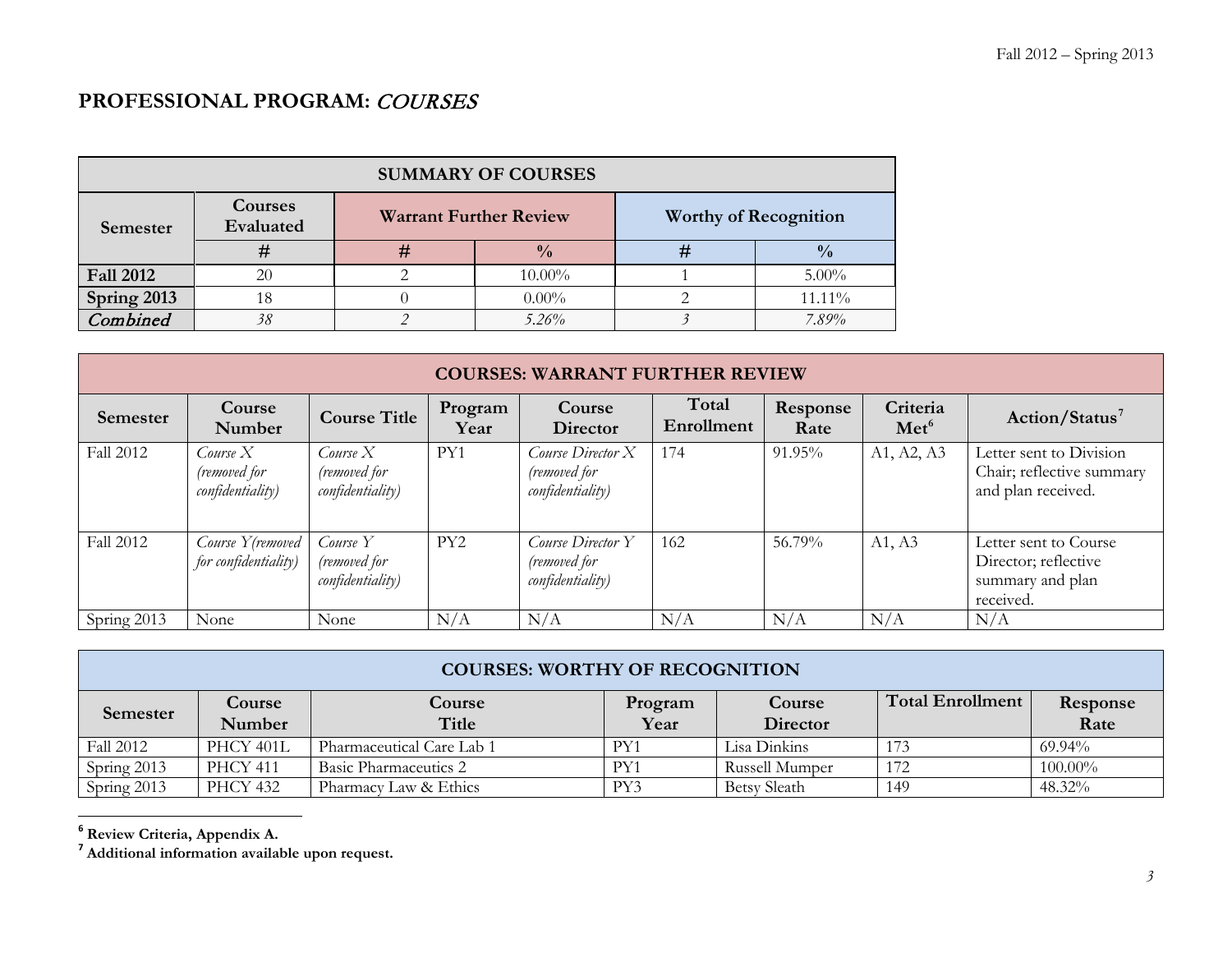# **PROFESSIONAL PROGRAM:** INSTRUCTORS

| <b>SUMMARY OF INSTRUCTORS</b> |                                |                                     |               |    |                                    |  |  |
|-------------------------------|--------------------------------|-------------------------------------|---------------|----|------------------------------------|--|--|
| Semester                      | Instructors<br>Evaluated $1,2$ | Warrant Further Review <sup>3</sup> |               |    | Worthy of Recognition <sup>4</sup> |  |  |
|                               |                                |                                     | $\frac{0}{0}$ | #  | $\frac{0}{0}$                      |  |  |
| <b>Fall 2012</b>              | 60                             |                                     | $1.67\%$      | 16 | 26.67%                             |  |  |
| Spring 2013                   | 54                             |                                     | $0.00\%$      | 25 | 46.29%                             |  |  |
| Combined                      | 114                            |                                     | 0.88%         | 41 | 35.96%                             |  |  |

| <b>INSTRUCTORS: WARRANT FURTHER REVIEW</b> |                                              |                                           |                 |                                                  |                     |                  |                              |                                                                                                  |
|--------------------------------------------|----------------------------------------------|-------------------------------------------|-----------------|--------------------------------------------------|---------------------|------------------|------------------------------|--------------------------------------------------------------------------------------------------|
| Semester                                   | Course<br>Number                             | <b>Course Title</b>                       | Program<br>Year | Instructor                                       | Total<br>Enrollment | Response<br>Rate | Criteria<br>Met <sup>6</sup> | Action/Status <sup>7</sup>                                                                       |
| <b>Fall 2012</b>                           | Course Z<br>(removed for<br>confidentiality) | Course Z (removed for<br>confidentiality) | PY1             | Instructor Z<br>(removed for<br>confidentiality) | 174                 | 91.95%           | A1, A2, A3                   | Letter sent to<br>Instructor and Course<br>Director; reflective<br>summary and plan<br>received. |
| Spring 2013                                | None                                         | None                                      | N/A             | N/A                                              | N/A                 | N/A              | N/A                          | N/A                                                                                              |

| <b>INSTRUCTORS: WORTHY OF RECOGNITION</b> |            |            |                  |                                          |                 |                     |                  |
|-------------------------------------------|------------|------------|------------------|------------------------------------------|-----------------|---------------------|------------------|
| Semester                                  |            | Instructor | Course<br>Number | <b>Course Title</b>                      | Program<br>Year | Total<br>Enrollment | Response<br>Rate |
| Fall 2012                                 | Heidi      | Anksorus   | PHCY 405L        | Pharmaceutical Care Lab 5                | PY3             | 149                 | 61.07%           |
| Spring 2013                               | Heidi      | Anksorus   | <b>PHCY 402</b>  | Pharmaceutical Care Lab 2                | PY <sub>2</sub> | 172                 | 62.79%           |
| Spring 2013                               | Kim        | Brouwer    | <b>PHCY 414</b>  | Applied Pharmacokinetics                 | PY <sub>2</sub> | 159                 | 41.51%           |
| Spring 2013                               | $\vert$ ay | Campbell   | <b>PHCY 432</b>  | Pharmacy and Law Ethics                  | PY3             | 149                 | 48.32%           |
| Spring 2013                               | Amanda     | Corbett    | PHCY 450         | Pharmacotherapy 8 – Problems             | PY3             | 11                  | 54.55%           |
| Spring 2013                               | Chris      | Daly       | PHCY 434 -       | Pharmacy Practice Management - Community | PY3             | 64                  | 43.75%           |
|                                           |            |            | Community        |                                          |                 |                     |                  |
| Fall 2012                                 | Lisa       | Dinkins    | PHCY 401L        | Pharmaceutical Care Lab 1                | PY1             | 173                 | $69.94\%$        |
| Spring 2013                               | Lisa       | Dinkins    | <b>PHCY 404</b>  | Pharmaceutical Care Lab 4                | PY <sub>2</sub> | 159                 | 41.51%           |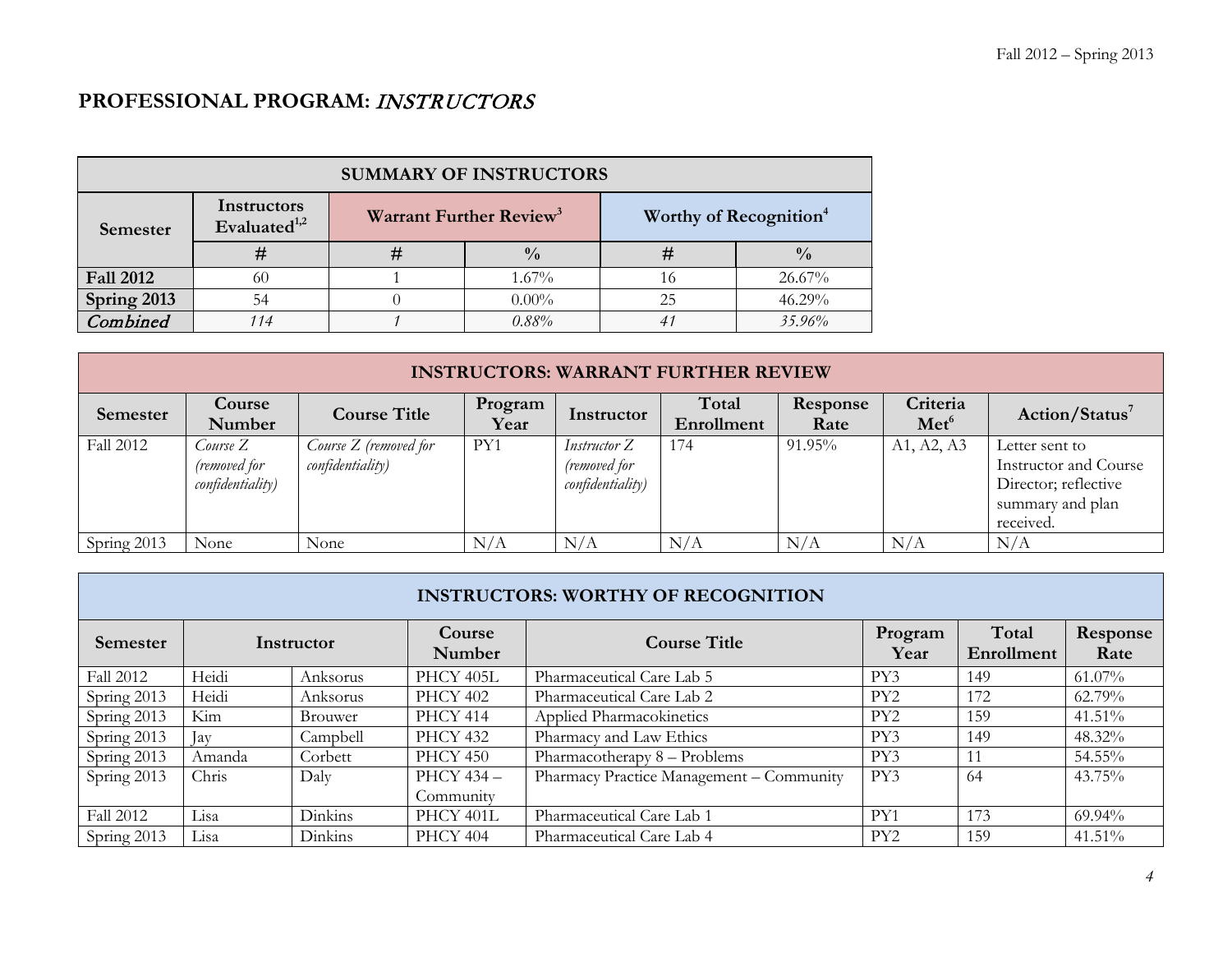|                  | <b>INSTRUCTORS: WORTHY OF RECOGNITION</b> |                        |                        |                                           |                  |                            |                  |
|------------------|-------------------------------------------|------------------------|------------------------|-------------------------------------------|------------------|----------------------------|------------------|
| Semester         |                                           | Instructor             | Course<br>Number       | <b>Course Title</b>                       | Program<br>Year  | Total<br><b>Enrollment</b> | Response<br>Rate |
| Fall 2012        | Robert                                    | Dupuis                 | PHCY 203               | Physiology                                | PY1              | 174                        | 65.52%           |
| Spring 2013      | Robert                                    | Dupuis                 | PHCY 414               | Applied Pharmacokinetics                  | PY <sub>2</sub>  | 159                        | 41.51%           |
| Spring 2013      | Robert                                    | Dupuis                 | PHCY 450               | Pharmacotherapy 8 - Problems              | PY3              | 12                         | 75.00%           |
| Spring 2013      | Daniel                                    | Forrister              | <b>PHCY 402</b>        | Pharmaceutical Care Lab 2                 | PY <sub>2</sub>  | $\overline{24}$            | 75.00%           |
| Spring 2013      | Daniel                                    | Forrister              | <b>PHCY 452</b>        | Nonprescription Drugs and Self Care       | PY <sub>2</sub>  | 159                        | 43.40%           |
| Fall 2012        | Michael                                   | Gabriel                | PHCY 461               | Professional Development 1                | PY1              | 173                        | 56.65%           |
| Spring 2013      | Dylan                                     | Glatt-Dowd             | PHCY 411               | <b>Basic Pharmaceutics 2</b>              | PY1              | 172                        | 100.00%          |
| Fall 2012        | Ashley                                    | Hannings               | PHCY 461               | Professional Development 1                | PY1              | 173                        | 56.65%           |
| Spring 2013      | Ashley                                    | Hannings               | PHCY 434-<br>Community | Pharmacy Practice Management - Community  | PY3              | 64                         | 43.75%           |
| Fall 2012        | Michael                                   | <b>Jarstfer</b>        | PHCY 421               | Pharmaceutical Biochemistry 1             | PY1              | 178                        | 67.98%           |
| Fall 2012        | Michael                                   | arstfer                | <b>PHCY 425</b>        | Med Chem 3                                | PY3              | 149                        | 51.01%           |
| Spring 2013      | Michael                                   | Jarstfer               | PHCY 442               | Pharmacotherapy - Intro to Pharm Care     | PY1              | 171                        | 61.40%           |
| Spring 2013      | Rudolph                                   | Juliano                | PHCY 412               | Principles of Pharmacodynamics            | PY1              | 174                        | $60.34\%$        |
| Spring 2013      | Angela                                    | Kashuba                | PHCY 450               | Pharmacotherapy 8 - Problems              | $\overline{PY3}$ | 11                         | 36.36%           |
| Spring 2013      | Lindsay                                   | Kennedy                | <b>PHCY 446</b>        | Pharmacotherapy 5 - Neurology/Psychiatry  | $\overline{PY2}$ | 160                        | 55.00%           |
| Fall 2012        | Harold                                    | Kohn                   | <b>PHCY 421</b>        | Pharmaceutical Biochemistry 1             | PY1              | 178                        | 67.98%           |
| Fall 2012        | Jian                                      | Liu                    | PHCY 425               | Med Chem 3                                | PY3              | 149                        | 51.01%           |
| Spring 2013      | Macary                                    | Marciniak              | PHCY 434-<br>Community | Pharmacy Practice Management - Community  | PY3              | 64                         | 43.75%           |
| Spring 2013      | Macary                                    | Marciniak              | PHCY 441               | Certificate in Immunization               | PY1              | 171                        | 56.14%           |
| Spring 2013      | Russell                                   | Mumper                 | PHCY 411               | <b>Basic Pharmaceutics 2</b>              | PY1              | 172                        | 100.00%          |
| Spring 2013      | Herb                                      | Patterson              | PHCY 444               | Pharmacotherapy 4 - Cardiology/Nephrology | PY <sub>2</sub>  | 159                        | 54.09%           |
| Spring 2013      | Herb                                      | Patterson              | PHCY 450               | Pharmacotherapy 8 - Problems              | PY3              | 12                         | 66.67%           |
| Fall 2012        | Adam                                      | Persky                 | PHCY 203               | Physiology                                | $\overline{PY1}$ | 174                        | 65.52%           |
| <b>Fall 2012</b> | Adam                                      | Persky                 | PHCY 413               | Foundations in Pharmacokinetics           | $\overline{PY2}$ | 159                        | 66.67%           |
| Spring 2013      | Adam                                      | Persky                 | PHCY 414               | Applied Pharmacokinetics                  | $\overline{PY2}$ | 159                        | 41.51%           |
| Spring 2013      | Wayne                                     | Pittman                | PHCY 450               | Pharmacotherapy 8 - Problems              | PY3              | 12                         | 41.67%           |
| Spring 2013      | <b>Jo Ellen</b>                           | Rodgers                | PHCY 450               | Pharmacotherapy 8 - Problems              | $\overline{PY3}$ | 12                         | 41.67%           |
| Spring 2013      | Jo Ellen                                  | Rodgers                | PHCY 414               | Applied Pharmacokinetics                  | PY <sub>2</sub>  | 159                        | 41.51%           |
| Fall 2012        | Tracie                                    | Rothrock-<br>Christian | <b>PHCY 461</b>        | Professional Development 1                | PY1              | 173                        | 56.65%           |
| Fall 2012        | Mollie                                    | Scott                  | PHCY 461               | Professional Development 1                | PY1              | 173                        | 56.65%           |

**The State**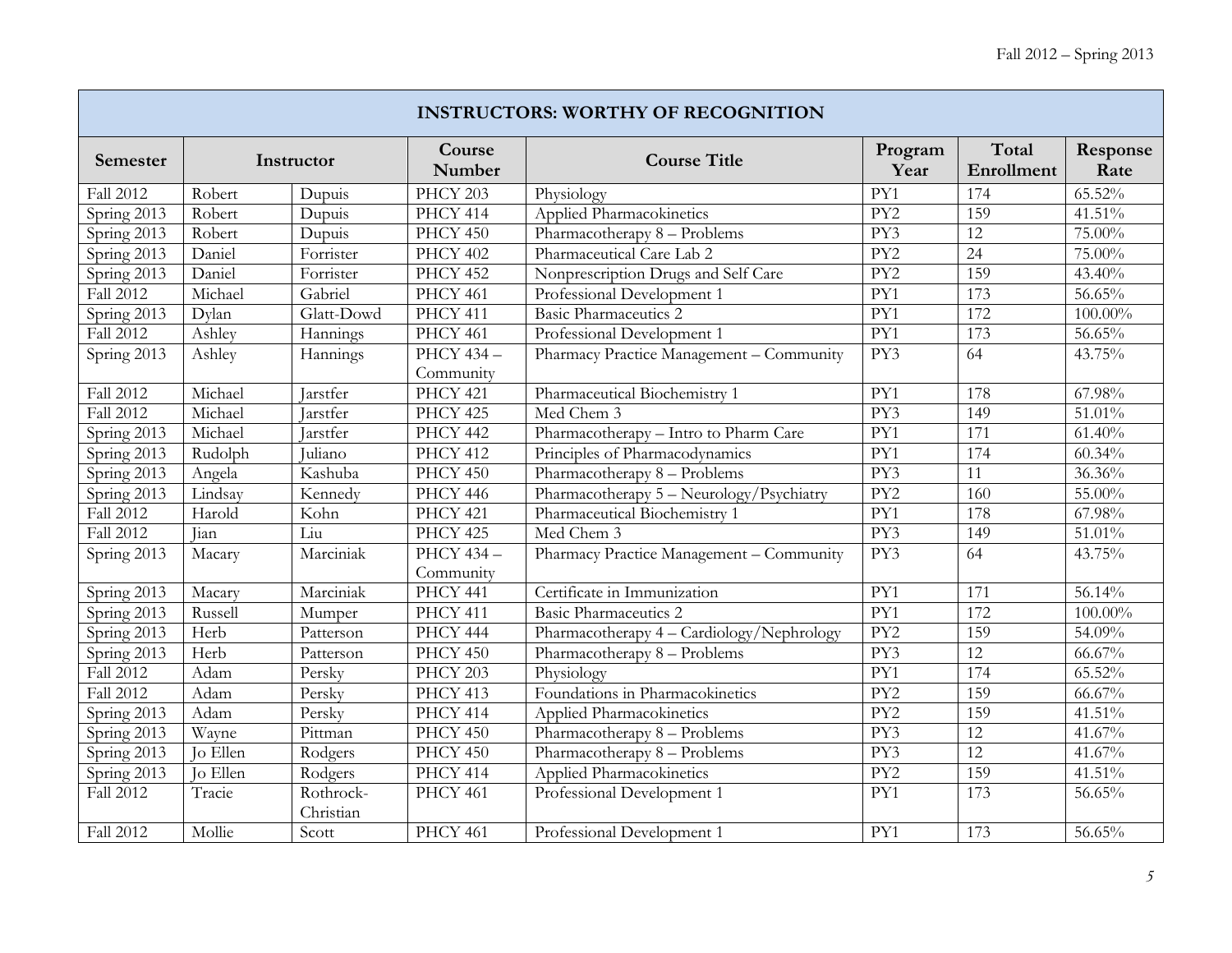| <b>INSTRUCTORS: WORTHY OF RECOGNITION</b> |              |            |                  |                                |                 |                     |                  |
|-------------------------------------------|--------------|------------|------------------|--------------------------------|-----------------|---------------------|------------------|
| <b>Semester</b>                           |              | Instructor | Course<br>Number | <b>Course Title</b>            | Program<br>Year | Total<br>Enrollment | Response<br>Rate |
| Spring 2013                               | <i>lamie</i> | Shelly     | PHCY 404         | Pharmaceutical Care Lab 4      | PY <sub>2</sub> | 159                 | 41.51%           |
| Fall 2012                                 | Robert       | Shrewsbury | PHCY 401L        | Pharmaceutical Care Lab 1      | PY1             | 173                 | 69.94%           |
| Fall 2012                                 | Robert       | Shrewsbury | PHCY 403L        | Pharmaceutical Care Lab 3      | PY <sub>2</sub> | 159                 | 74.84%           |
| <b>Fall 2012</b>                          | Robert       | Shrewsbury | PHCY 405L        | Pharmaceutical Care Lab 5      | PY3             | 149                 | 61.07%           |
| Spring 2013                               | Robert       | Shrewsbury | <b>PHCY 402</b>  | Pharmaceutical Care Lab 2      | PY <sub>2</sub> | 172                 | 62.79%           |
| Spring 2013                               | Robert       | Shrewsbury | <b>PHCY 404</b>  | Pharmaceutical Care Lab 4      | PY <sub>2</sub> | 159                 | 41.51%           |
| Fall 2012                                 | Scott        | Singleton  | <b>PHCY 423</b>  | Medicinal Chemistry 1          | PY <sub>2</sub> | 160                 | 64.38%           |
| Spring 2013                               | Dhiren       | Thakker    | <b>PHCY 412</b>  | Principles of Pharmacodynamics | PY1             | 174                 | $60.34\%$        |
| Fall 2012                                 | Dennis       | Williams   | PHCY 445A        | Pulmonary Therapeutics         | PY <sub>2</sub> | 162                 | 55.56%           |
| Spring 2013                               | Charlene     | Williams   | <b>PHCY 464</b>  | Professional Development 4     | PY <sub>2</sub> | 159                 | 34.59%           |
| Spring 2013                               | Dennis       | Williams   | PHCY 450         | Pharmacotherapy 8 - Problems   | PY3             | 12                  | 25.00%           |
| <b>Fall 2012</b>                          | Bill         | Zamboni    | PHCY 447         | Hematology and Oncology        | PY3             | 150                 | $69.33\%$        |
| <b>Fall 2012</b>                          | Nicole       | Zane       | PHCY 203         | Physiology                     | PY1             | 174                 | 65.52%           |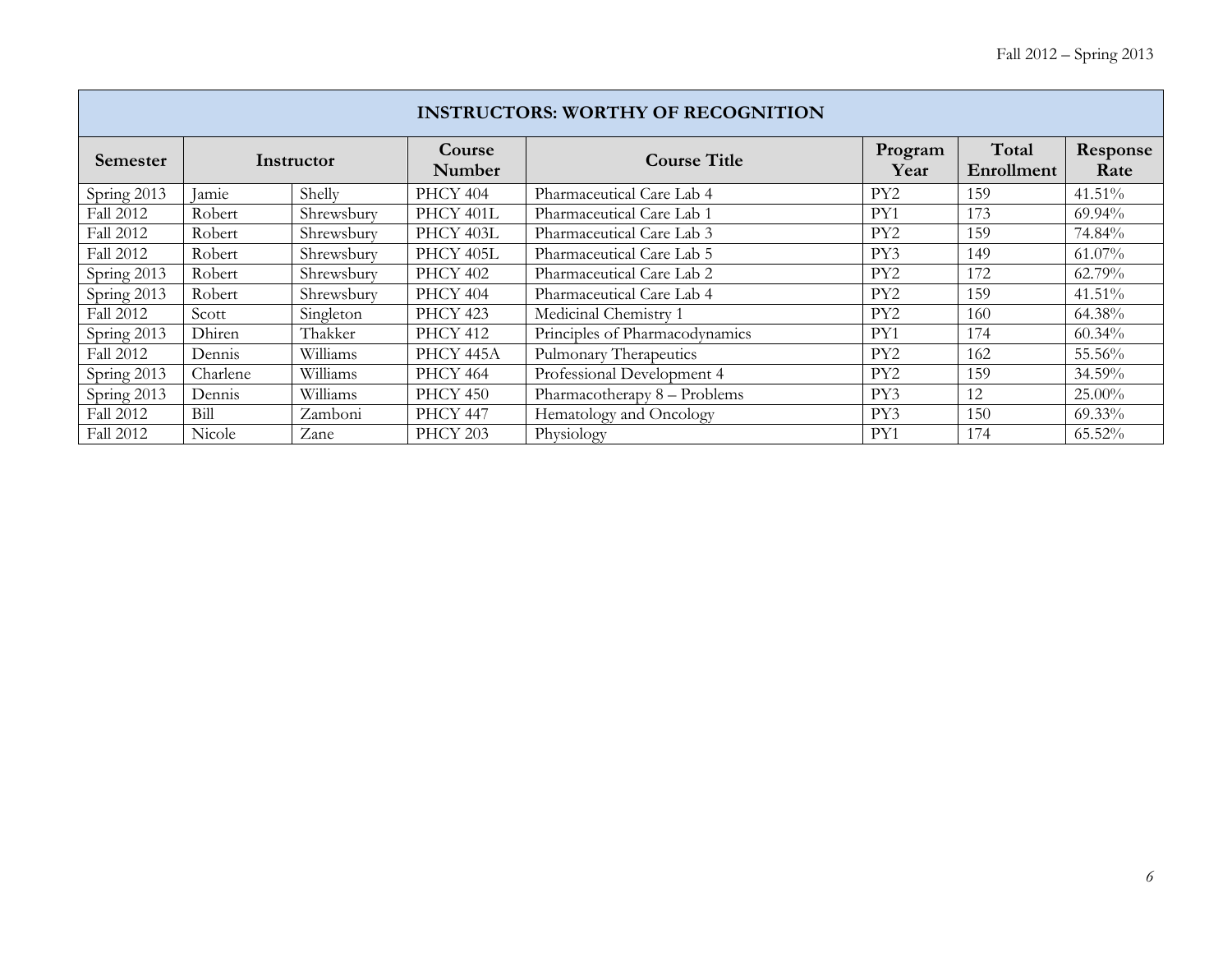# **GRADUATE PROGRAM:** COURSES

| <b>SUMMARY OF COURSES</b> |                      |                               |               |  |                              |  |  |
|---------------------------|----------------------|-------------------------------|---------------|--|------------------------------|--|--|
| Semester                  | Courses<br>Evaluated | <b>Warrant Further Review</b> |               |  | <b>Worthy of Recognition</b> |  |  |
|                           |                      | #                             | $\frac{0}{0}$ |  | $\frac{0}{0}$                |  |  |
| <b>Fall 2012</b>          |                      |                               | $0.00\%$      |  | 45.45%                       |  |  |
| Spring 2013               |                      |                               | $0.00\%$      |  | $20.00\%$                    |  |  |
| Combined                  | 16                   |                               | $0.00\%$      |  | 37.50%                       |  |  |

|  | <b>COURSES: WARRANT FURTHER REVIEW</b> |
|--|----------------------------------------|
|--|----------------------------------------|

| Semester         | Course<br>Number | Course Title | <b>Course</b><br><b>Director</b> | Total<br>Enrollment | Response<br>Rate | Criteria<br>Met <sup>6</sup> | Action/Status |
|------------------|------------------|--------------|----------------------------------|---------------------|------------------|------------------------------|---------------|
| <b>Fall 2012</b> | None             | None         | N/A                              | N/A                 | N/A              | $N/\Lambda$                  | N/A           |
| Spring 2013      | None             | None         | N/A                              | N/A                 | N/A              | N/A                          | N/A           |

|             | <b>COURSES: WORTHY OF RECOGNITION</b> |                                                         |                        |          |                     |                  |  |  |  |  |  |
|-------------|---------------------------------------|---------------------------------------------------------|------------------------|----------|---------------------|------------------|--|--|--|--|--|
| Semester    | Course<br>Number                      | <b>Course Title</b>                                     | <b>Course Director</b> |          | Total<br>Enrollment | Response<br>Rate |  |  |  |  |  |
| Fall 2012   | <b>DPET 833</b>                       | Experimental Design Considerations in Clinical Research | Heyward                | Hull     | 16                  | 56.25%           |  |  |  |  |  |
| Fall 2012   | <b>DPOP 806</b>                       | Pharmaceutical Policy                                   | Joel                   | Farley   |                     | 90.91%           |  |  |  |  |  |
| Fall 2012   | <b>DPPE 860</b>                       | Advanced Hospital Orientation                           | Stephen                | Eckel    |                     | 85.71%           |  |  |  |  |  |
| Fall 2012   | MEDC 807                              | Foundations of Chemical Biology: Org                    | David                  | Lawrence |                     | 100.00%          |  |  |  |  |  |
| Fall 2012   | MOPH 810                              | Drug Metabolism                                         | Dhiren                 | Thakker  | 12                  | 91.67%           |  |  |  |  |  |
| Spring 2013 | DPET 831                              | Quantitative Methods in Clinical Research               | Heyward                | Hull     | 12                  | 75.00%           |  |  |  |  |  |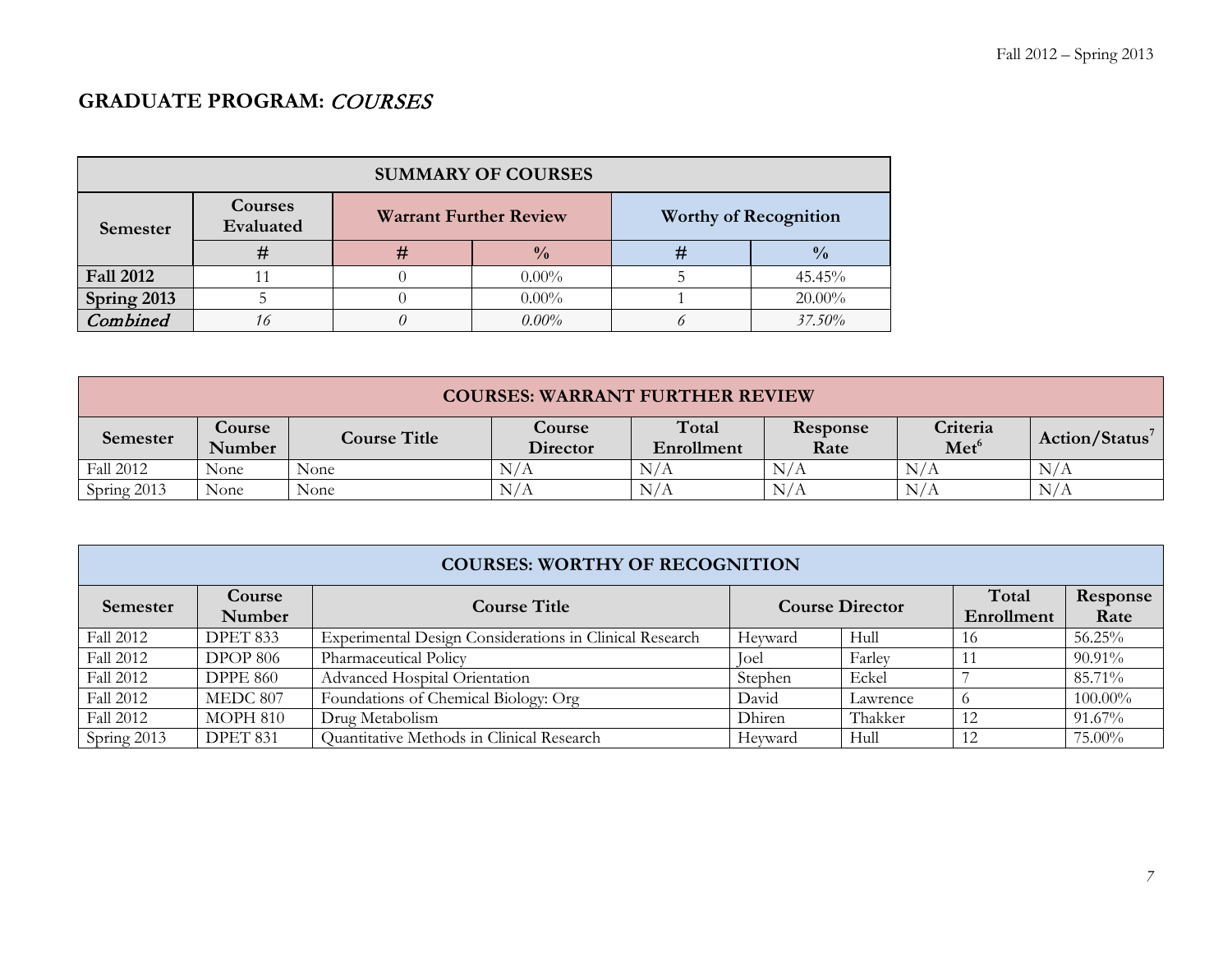## **GRADUATE PROGRAM:** INSTRUCTORS

| <b>SUMMARY OF INSTRUCTORS</b> |                                         |                                     |               |                                    |               |  |  |  |  |
|-------------------------------|-----------------------------------------|-------------------------------------|---------------|------------------------------------|---------------|--|--|--|--|
| Semester                      | Instructors<br>Evaluated <sup>1,2</sup> | Warrant Further Review <sup>3</sup> |               | Worthy of Recognition <sup>4</sup> |               |  |  |  |  |
|                               | #                                       | #                                   | $\frac{0}{0}$ | #                                  | $\frac{0}{0}$ |  |  |  |  |
| <b>Fall 2012</b>              | 35                                      |                                     | $0.00\%$      | 13                                 | 37.14%        |  |  |  |  |
| Spring 2013                   | 19                                      |                                     | $0.00\%$      |                                    | 36.84%        |  |  |  |  |
| Combined                      | 54                                      | 0                                   | $0.00\%$      | <i>20</i>                          | $37.04\%$     |  |  |  |  |

| <b>INSTRUCTORS: WARRANT FURTHER REVIEW</b>                                                                                                                  |      |      |     |     |     |           |                            |  |
|-------------------------------------------------------------------------------------------------------------------------------------------------------------|------|------|-----|-----|-----|-----------|----------------------------|--|
| Total<br>Criteria<br>Response<br><b>Course</b><br>Course<br><b>Course Title</b><br>Semester<br>Met <sup>6</sup><br>Number<br>Director<br>Enrollment<br>Rate |      |      |     |     |     |           | Action/Status <sup>7</sup> |  |
| Fall 2012                                                                                                                                                   | None | None | N/A | N/A | N/A | $\rm N/A$ | N/A                        |  |
| Spring 2013                                                                                                                                                 | None | None | N/r | N/A | N/A | N/A       | N/A                        |  |

| <b>INSTRUCTORS: WORTHY OF RECOGNITION</b> |                                   |                           |                  |                                                         |                     |                  |  |  |  |
|-------------------------------------------|-----------------------------------|---------------------------|------------------|---------------------------------------------------------|---------------------|------------------|--|--|--|
| Semester                                  | Instructor                        |                           | Course<br>Number | <b>Course Title</b>                                     | Total<br>Enrollment | Response<br>Rate |  |  |  |
| <b>Fall 2012</b>                          | Stephen                           | Caiola<br><b>DPPE 820</b> |                  | Managing the Practice of Pharmacy                       | 15                  | 86.67%           |  |  |  |
| Fall 2012                                 | Stephen                           | Dedrick                   | <b>DPPE 820</b>  | Managing the Practice of Pharmacy                       | 15                  | 86.67%           |  |  |  |
| Spring 2013                               | Stacie                            | Dusetzina                 | <b>DPOP 870</b>  | Pharmaceutical Outcomes Research                        |                     | 100.00%          |  |  |  |
| Fall 2012                                 | Stephen                           | Eckel                     | <b>DPPE 860</b>  | Advanced Hospital Orientation                           |                     | 85.71%           |  |  |  |
| Spring 2013                               | Gang                              | Fang                      | <b>DPOP 870</b>  | Pharmaceutical Outcomes Research                        |                     | 100.00%          |  |  |  |
| Fall 2012                                 | <b>DPOP 806</b><br>Farley<br>Joel |                           |                  | Pharmaceutical Policy                                   | 11                  | 90.91%           |  |  |  |
| Spring 2013                               | Stephen                           | Frye                      | MEDC 804         | Drug Discovery Targets I                                | $\circ$             | 100.00%          |  |  |  |
| <b>Fall 2012</b>                          | Shawn                             | Hingtgen                  | MOPH 738         | Nanomedicine                                            | $\Omega$            | $60.00\%$        |  |  |  |
| <b>Fall 2012</b>                          | Heyward                           | Hull                      | DPET 833         | Experimental Design Considerations in Clinical Research | 16                  | 56.25%           |  |  |  |
| Spring 2013                               | Heyward                           | Hull                      | DPET 831         | Quantitative Methods in Clinical Research               | 12                  | 75.00%           |  |  |  |
| Spring 2013                               | William                           | lanzen                    | MEDC 804         | Drug Discovery Targets I                                | $\circ$             | $100.00\%$       |  |  |  |
| Fall 2012                                 | Michael                           | Jarstfer                  | MEDC 833         | Molecular Target-based Drug Delivery                    |                     | 100.00%          |  |  |  |
| Spring 2013                               | Jian                              | Jin                       | MEDC 804         | Drug Discovery Targets I                                | $\Omega$            | 100.00%          |  |  |  |
| Fall 2012                                 | Harold                            | Kohn                      | MEDC 833         | Molecular Target-based Drug Delivery                    | h                   | 100.00%          |  |  |  |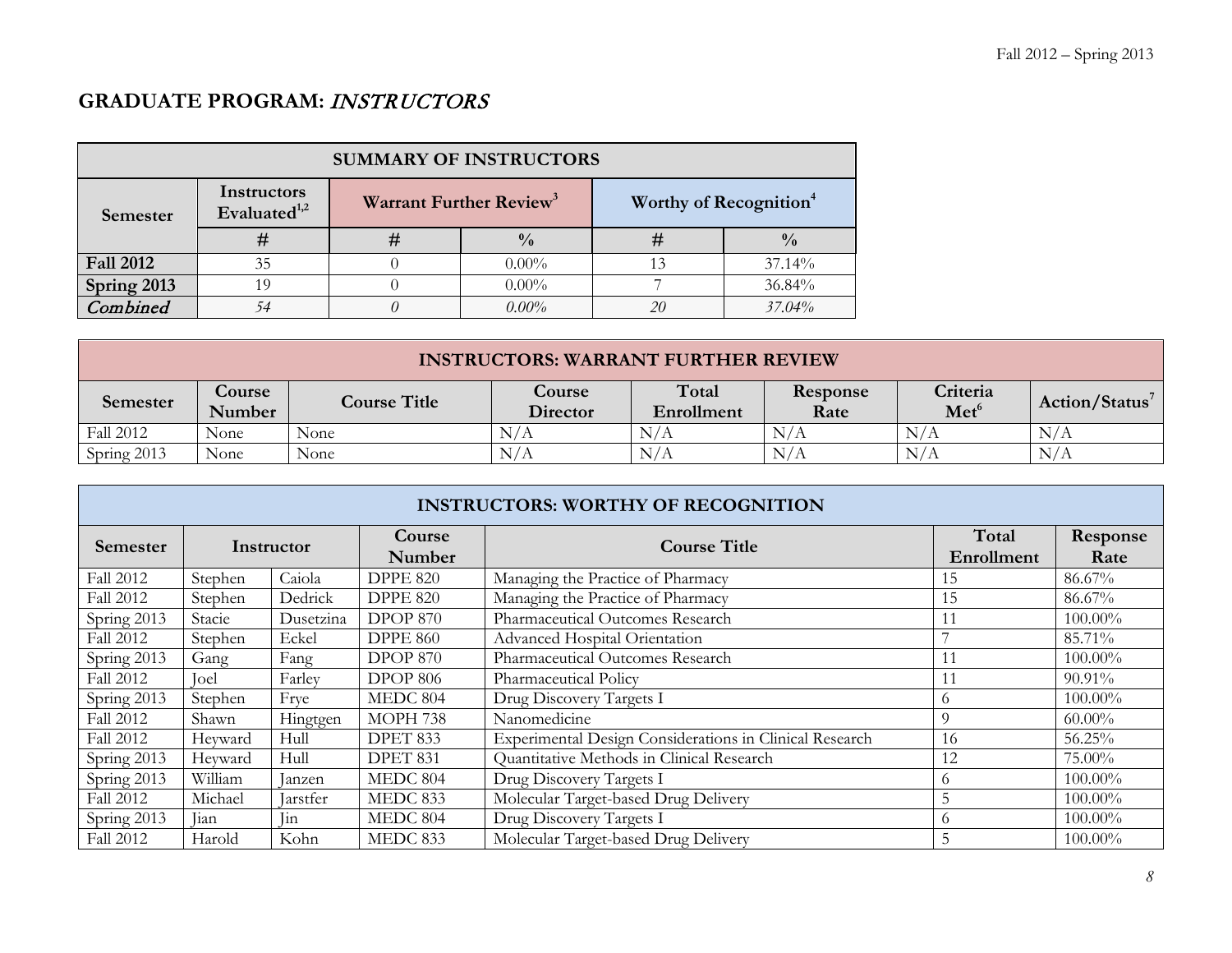| <b>INSTRUCTORS: WORTHY OF RECOGNITION</b> |              |          |                  |                                                         |                     |                  |  |  |  |
|-------------------------------------------|--------------|----------|------------------|---------------------------------------------------------|---------------------|------------------|--|--|--|
| Semester<br>Instructor                    |              |          | Course<br>Number | <b>Course Title</b>                                     | Total<br>Enrollment | Response<br>Rate |  |  |  |
| <b>Fall 2012</b>                          | David        | Lawrence | MEDC 807         | Foundations of Chemical Biology: Org                    |                     | 100.00%          |  |  |  |
| <b>Fall 2012</b>                          | Jian         | Liu      | MEDC 833         | Molecular Target-based Drug Delivery                    |                     | 100.00%          |  |  |  |
| Fall 2012                                 | Scott        | Savage   | <b>DPPE 820</b>  | Managing the Practice of Pharmacy                       | 15                  | 86.67%           |  |  |  |
| Fall 2012                                 | Scott        | Savage   | <b>DPPE 860</b>  | Advanced Hospital Orientation                           |                     | 85.71%           |  |  |  |
| Fall 2012                                 | <b>Betsy</b> | Sleath   | DPET 833         | Experimental Design Considerations in Clinical Research | 16                  | 56.25%           |  |  |  |
| Fall 2012                                 | Dhiren       | Thakker  | MOPH 810         | Drug Metabolism                                         | 12                  | 91.67%           |  |  |  |
| Spring 2013                               | Qisheng      | Zhang    | MEDC 804         | Drug Discovery Targets I                                |                     | 100.00%          |  |  |  |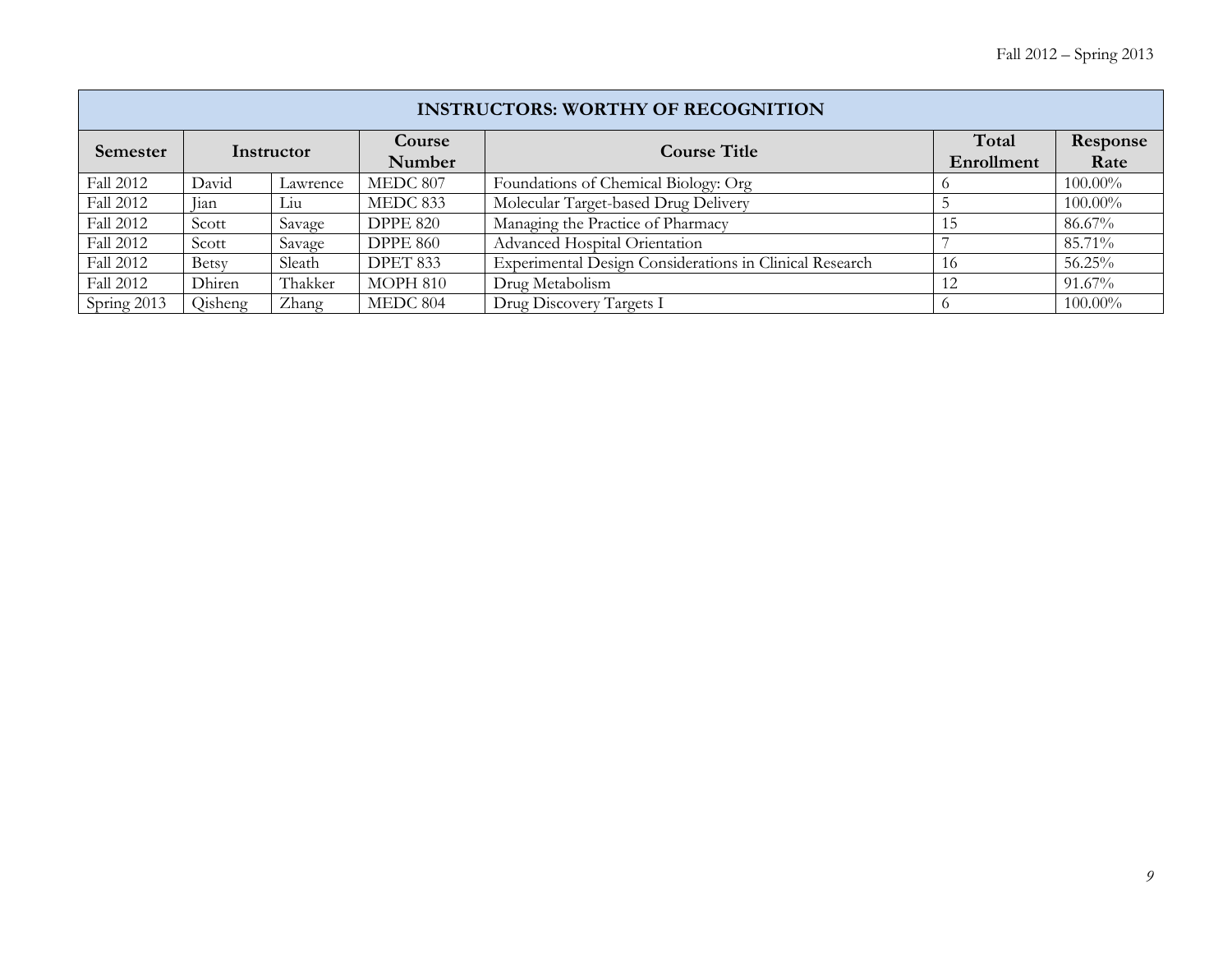## **ELECTIVE COURSES**  (PROFESSIONAL AND GRADUATE PROGRAMS)

| <b>SUMMARY OF COURSES</b> |                          |   |                               |    |                              |  |  |  |  |
|---------------------------|--------------------------|---|-------------------------------|----|------------------------------|--|--|--|--|
| Semester                  | Courses<br>Evaluated $1$ |   | <b>Warrant Further Review</b> |    | <b>Worthy of Recognition</b> |  |  |  |  |
|                           | #                        | # | $\frac{0}{0}$                 | 77 | $\frac{0}{0}$                |  |  |  |  |
| <b>Fall 2012</b>          |                          |   | $0.00\%$                      |    | $63.63\%$                    |  |  |  |  |
| Spring 2013               | 10                       |   | $0.00\%$                      |    | 70.00%                       |  |  |  |  |
| Combined                  |                          |   | 66.67%                        |    |                              |  |  |  |  |

| <b>COURSES: WARRANT FURTHER REVIEW</b>                                                                                                                             |      |      |     |     |     |                            |     |  |
|--------------------------------------------------------------------------------------------------------------------------------------------------------------------|------|------|-----|-----|-----|----------------------------|-----|--|
| Total<br>Criteria<br><b>Course</b><br>Course<br>Response<br><b>Course Title</b><br>Semester<br>Met <sup>6</sup><br>Number<br><b>Director</b><br>Enrollment<br>Rate |      |      |     |     |     | Action/Status <sup>7</sup> |     |  |
| Fall 2012                                                                                                                                                          | None | None |     | N/A | N/A | N/A                        | N/A |  |
| Spring 2013                                                                                                                                                        | None | None | N/A | N/A | N/A | N/A                        | N/A |  |

|                  | <b>COURSES: WORTHY OF RECOGNITION</b> |                                                      |                             |                     |                  |  |  |  |  |  |
|------------------|---------------------------------------|------------------------------------------------------|-----------------------------|---------------------|------------------|--|--|--|--|--|
| Semester         | Course<br>Number                      | Course<br>Title                                      | Course<br><b>Director</b>   | Total<br>Enrollment | Response<br>Rate |  |  |  |  |  |
| <b>Fall 2012</b> | DPET 813                              | Cardiovascular Pharmacotherapy                       | Craig Lee                   | 22                  | $61.11\%$        |  |  |  |  |  |
| <b>Fall 2012</b> | <b>DPET 832</b>                       | Pharmacogenomics                                     | Howard McLeod               | 10                  | 45.45%           |  |  |  |  |  |
| <b>Fall 2012</b> | <b>DPPE 803</b>                       | Ambulatory Care Pharmacy Practice                    | Phil Rodgers/<br>Debra Kemp | 27                  | 67.50%           |  |  |  |  |  |
| <b>Fall 2012</b> | <b>DPPE 830</b>                       | The Leadership Challenge                             | Wendy Cox                   | 14                  | 82.35%           |  |  |  |  |  |
| Fall 2012        | <b>DPPE 831</b>                       | Applied Case Studies in Self Care Therapeutics       | Macary Marciniak            | 11                  | 37.93%           |  |  |  |  |  |
| <b>Fall 2012</b> | <b>DPPE 836</b>                       | Keys to Patient Safety                               | Kelly Scolaro               | 4                   | 66.67%           |  |  |  |  |  |
| <b>Fall 2012</b> | MOPH 801                              | Nuclear Pharmacy I                                   | Richard Kowalsky            | 11                  | 68.75%           |  |  |  |  |  |
| Spring 2013      | <b>DPET 812</b>                       | Advanced Hem/Onc Pharmacotherapy                     | Christine Walko             | 32                  | 59.38%           |  |  |  |  |  |
| Spring 2013      | DPPE 800                              | Geriatric Pharmacy Practice                          | Jena Burkhart               | 16                  | $50.00\%$        |  |  |  |  |  |
| Spring 2013      | <b>DPPE 803</b>                       | Ambulatory Care Pharmacy Practice                    | Phil Rodgers/<br>Debra Kemp | 17                  | 58.82%           |  |  |  |  |  |
| Spring 2013      | <b>DPPE 804</b>                       | Teaching and Learning Concepts and Pharmacy Practice | Jennifer Robertson          | $\overline{ }$      | 71.43%           |  |  |  |  |  |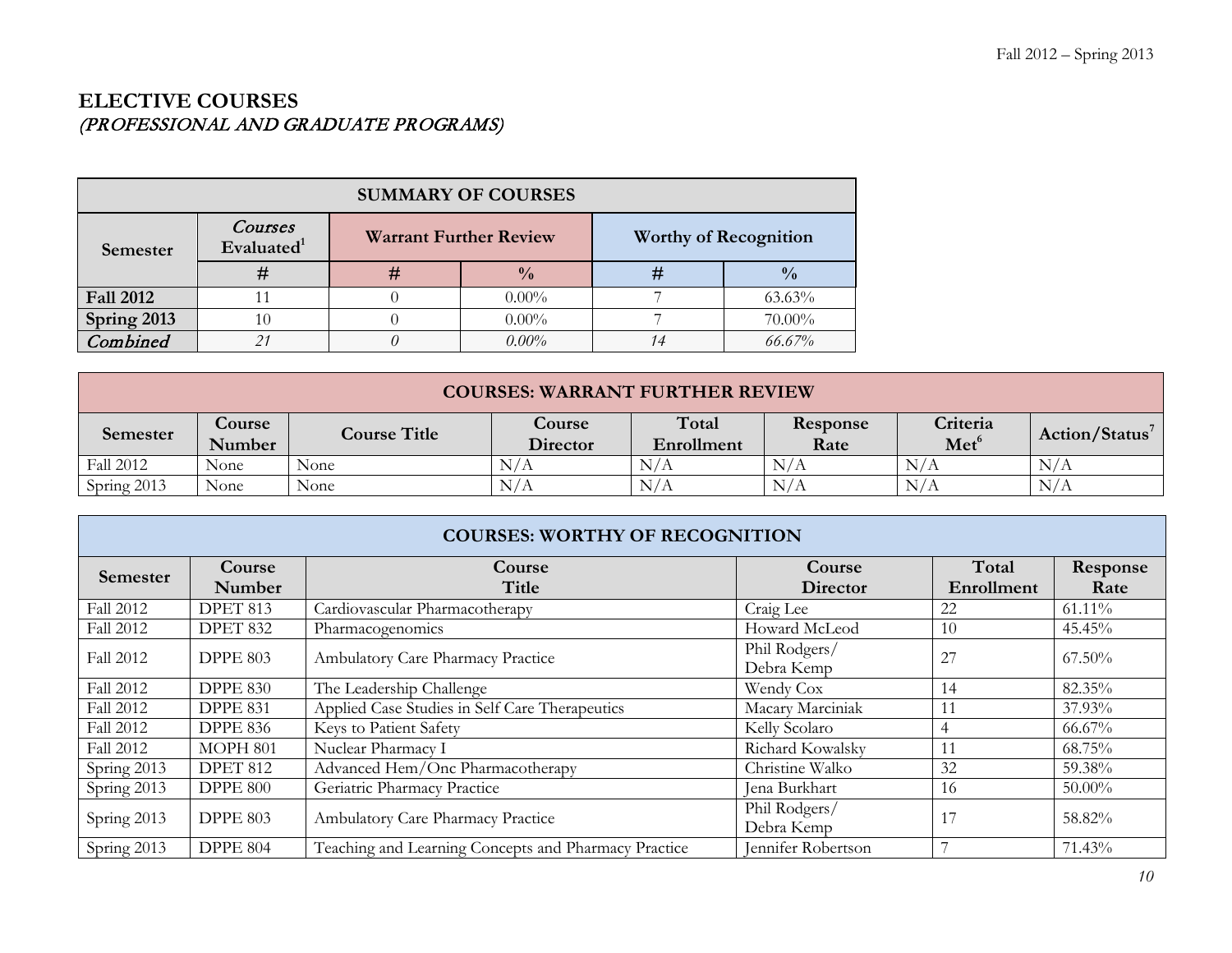| <b>COURSES: WORTHY OF RECOGNITION</b> |                 |                                   |                       |            |           |  |  |  |  |
|---------------------------------------|-----------------|-----------------------------------|-----------------------|------------|-----------|--|--|--|--|
| Semester                              | Course          | Course                            | Course                | Total      | Response  |  |  |  |  |
|                                       | Number          | Title                             | Director              | Enrollment | Rate      |  |  |  |  |
|                                       |                 |                                   | Denise Rhoney/Emily   |            |           |  |  |  |  |
| Spring 2013                           | <b>DPPE 808</b> | Critical Care                     | Durr / Stacy Campbell | 35         | $37.14\%$ |  |  |  |  |
|                                       |                 |                                   | Bright                |            |           |  |  |  |  |
| Spring 2013                           | <b>DPPE 828</b> | Independent Study - Latino Clinic | Kelly Scolaro         |            | 50.00%    |  |  |  |  |
| Spring 2013                           | MOPH 802        | Nuclear Pharmacy II               | Richard Kowalsky      |            | 53.33%    |  |  |  |  |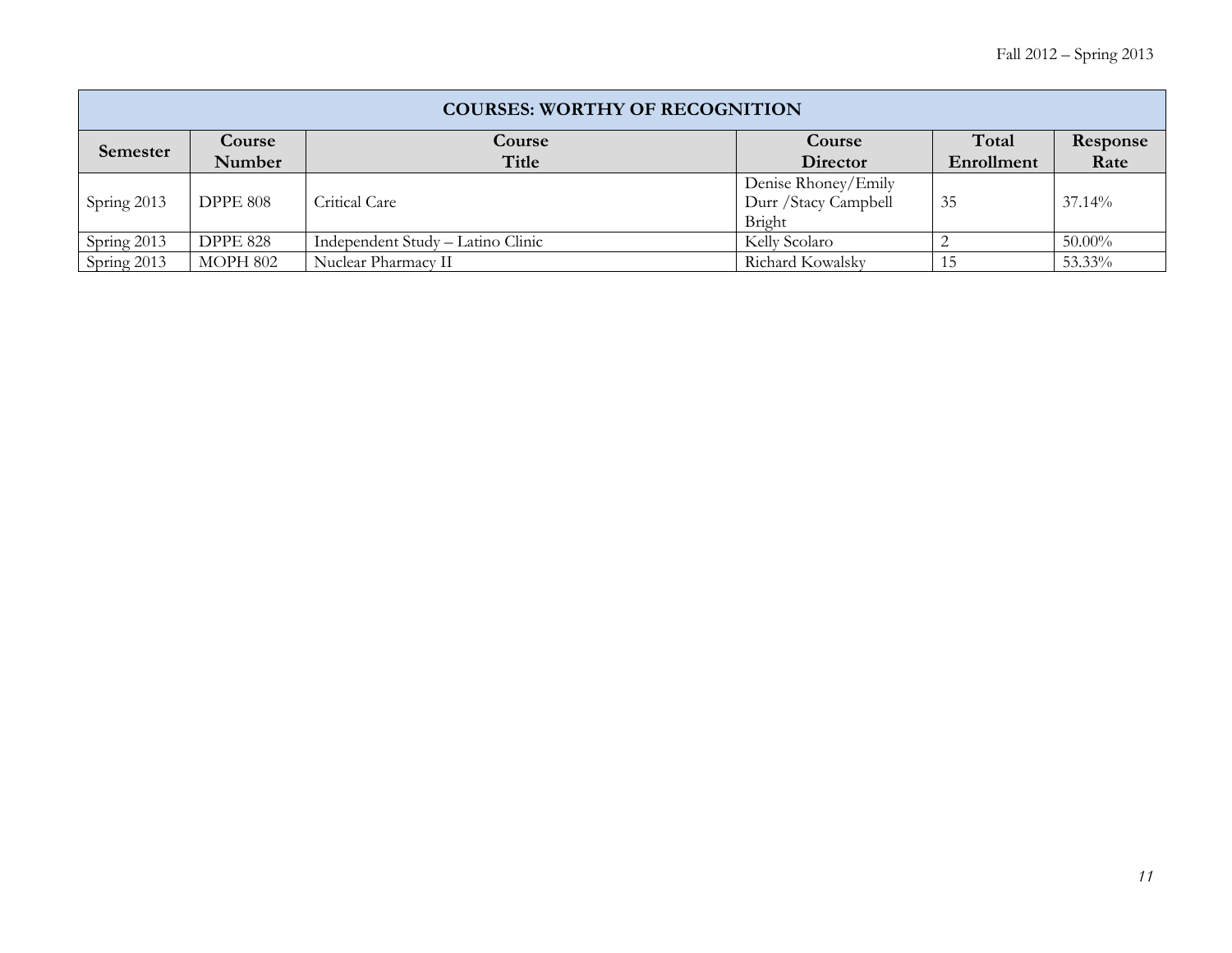## **ELECTIVE INSTRUCTORS** (PROFESSIONAL AND GRADUATE PROGRAMS)

| <b>ELECTIVE INSTRUCTORS</b> |                                         |              |                               |                                    |               |  |  |  |  |
|-----------------------------|-----------------------------------------|--------------|-------------------------------|------------------------------------|---------------|--|--|--|--|
| Semester                    | Instructors<br>Evaluated <sup>1,2</sup> |              | <b>Warrant Further Review</b> | Worthy of Recognition <sup>3</sup> |               |  |  |  |  |
|                             | #                                       | $^{\rm \pi}$ | $\frac{0}{0}$                 |                                    | $\frac{0}{0}$ |  |  |  |  |
| <b>Fall 2012</b>            | 37                                      |              | $0.00\%$                      |                                    | 64.86%        |  |  |  |  |
| Spring 2013                 | 29                                      |              | $0.00\%$                      | $\mathcal{D}$ 1                    | 72.41%        |  |  |  |  |
| Combined                    | 68.18%<br>0.00%<br>66                   |              |                               |                                    |               |  |  |  |  |

### **INSTRUCTORS: WARRANT FURTHER REVIEW**

| Semester         | Course<br><b>Number</b> | Course Title | <b>Course</b><br><b>Director</b> | Total<br>Enrollment | Response<br>Rate | Criteria<br>Met <sup>6</sup> | Action/Status |
|------------------|-------------------------|--------------|----------------------------------|---------------------|------------------|------------------------------|---------------|
| <b>Fall 2012</b> | None                    | None         | N/A                              | N/A                 | N/A              | N/A                          | N/A           |
| Spring 2013      | None                    | None         | N/A                              | N/A                 | N/A              | N/A                          | N/A           |

| <b>INSTRUCTORS: WORTHY OF RECOGNITION</b> |                |                        |                  |                                |                     |                  |  |  |
|-------------------------------------------|----------------|------------------------|------------------|--------------------------------|---------------------|------------------|--|--|
| Semester                                  | Instructor     |                        | Course<br>Number | Course<br>Title                | Total<br>Enrollment | Response<br>Rate |  |  |
| Fall 2012                                 | <b>JoEllen</b> | Rodgers                | <b>DPET 802</b>  | Topics in Acute Care           | 16                  | 61.54%           |  |  |
| Fall 2012                                 | Tracie         | Rothrock-<br>Christian | DPET 802         | Topics in Acute Care           | 16                  | 61.54%           |  |  |
| Fall 2012                                 | Kristin        | Campbell               | DPET 813         | Cardiovascular Pharmacotherapy | 22                  | $61.11\%$        |  |  |
| Fall 2012                                 | Julie          | Cooper                 | DPET 813         | Cardiovascular Pharmacotherapy | 22                  | $61.11\%$        |  |  |
| Fall 2012                                 | Debra          | Kemp                   | <b>DPET 813</b>  | Cardiovascular Pharmacotherapy | 22                  | $61.11\%$        |  |  |
| Fall 2012                                 | Craig          | Lee                    | <b>DPET 813</b>  | Cardiovascular Pharmacotherapy | 22                  | $61.11\%$        |  |  |
| Fall 2012                                 | Wayne          | Pittman                | <b>DPET 813</b>  | Cardiovascular Pharmacotherapy | 22                  | $61.11\%$        |  |  |
| Fall 2012                                 | Brent          | Reed                   | <b>DPET 813</b>  | Cardiovascular Pharmacotherapy | 22                  | $61.11\%$        |  |  |
| Fall 2012                                 | JoEllen        | Rodgers                | DPET 813         | Cardiovascular Pharmacotherapy | 22                  | $61.11\%$        |  |  |
| Fall 2012                                 | Amanda         | Corbett                | <b>DPET 816</b>  | Integrative Medicine           | 19                  | 67.86%           |  |  |
| Fall 2012                                 | Chris          | Walko                  | <b>DPET 816</b>  | <b>Integrative Medicine</b>    | 19                  | 67.86%           |  |  |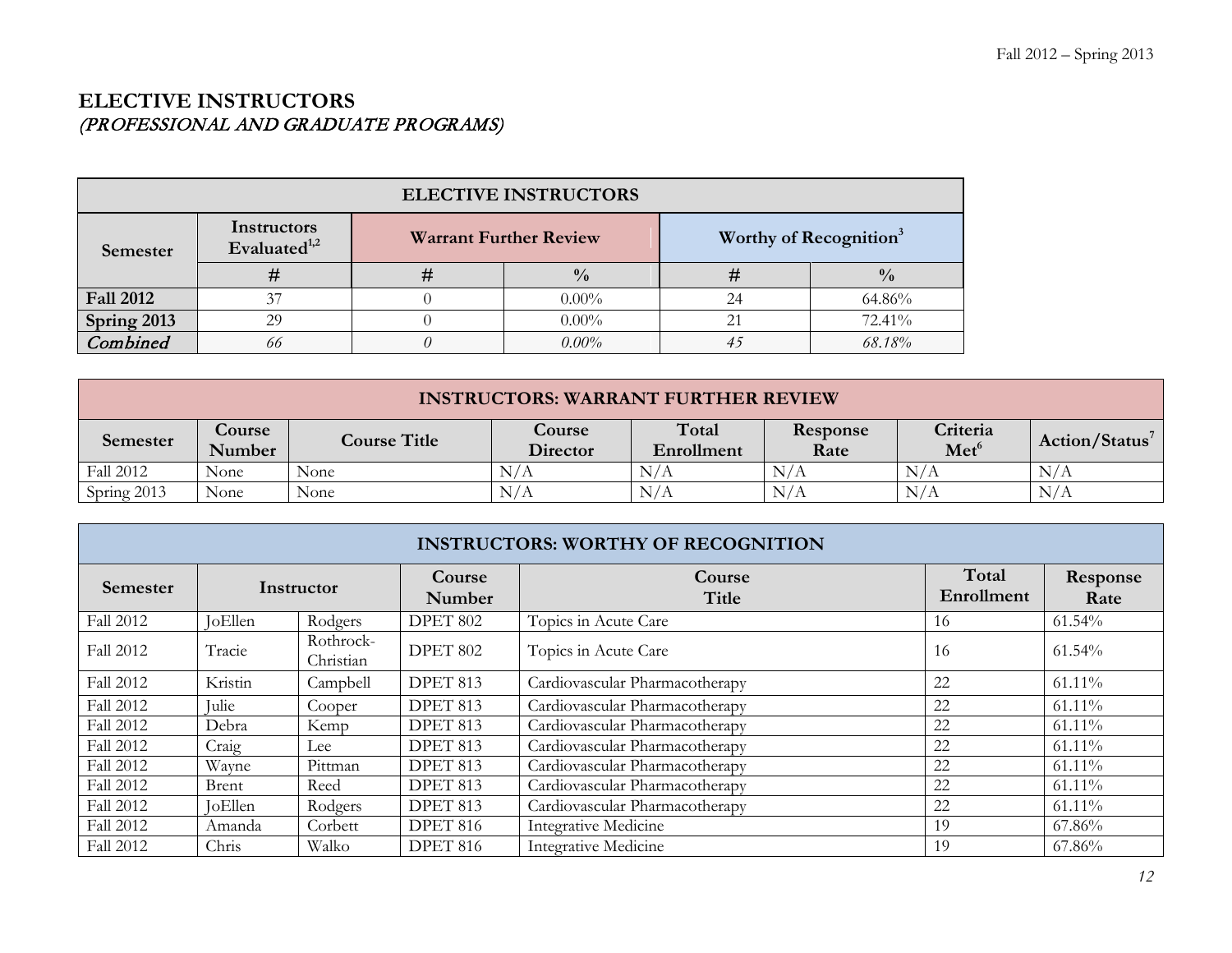| <b>INSTRUCTORS: WORTHY OF RECOGNITION</b> |            |                     |                  |                                                      |                     |                  |  |
|-------------------------------------------|------------|---------------------|------------------|------------------------------------------------------|---------------------|------------------|--|
| Semester                                  | Instructor |                     | Course<br>Number | Course<br>Title                                      | Total<br>Enrollment | Response<br>Rate |  |
| <b>Fall 2012</b>                          | Chris      | Walko               | <b>DPET 832</b>  | Pharmacogenomics                                     | 10                  | 45.45%           |  |
| <b>Fall 2012</b>                          | Debra      | Kemp                | <b>DPPE 803</b>  | Ambulatory Care Pharmacy Practice                    | $\overline{27}$     | 67.50%           |  |
| <b>Fall 2012</b>                          | Phil       | Rodgers             | <b>DPPE 803</b>  | Ambulatory Care Pharmacy Practice                    | $\overline{27}$     | 67.50%           |  |
| <b>Fall 2012</b>                          | Robert     | Blouin              | <b>DPPE 830</b>  | The Leadership Challenge                             | 14                  | 82.35%           |  |
| Fall 2012                                 | Wendy      | Cox                 | <b>DPPE 830</b>  | The Leadership Challenge                             | 14                  | 82.35%           |  |
| Fall 2012                                 | Pamela     | Joyner              | <b>DPPE 830</b>  | The Leadership Challenge                             | 14                  | 82.35%           |  |
| <b>Fall 2012</b>                          | Russell    | Mumper              | <b>DPPE 830</b>  | The Leadership Challenge                             | 14                  | 82.35%           |  |
| Fall 2012                                 | Mollie     | Scott               | <b>DPPE 830</b>  | The Leadership Challenge                             | 14                  | 82.35%           |  |
| Fall 2012                                 | Stefanie   | Ferreri             | <b>DPPE 831</b>  | Applied Case Studies in Self Care Therapeutics       | 11                  | 37.93%           |  |
| Fall 2012                                 | Ashley     | Hannings            | <b>DPPE 831</b>  | Applied Case Studies in Self Care Therapeutics       | 11                  | 37.93%           |  |
| Fall 2012                                 | Macary     | Marciniak           | <b>DPPE 831</b>  | Applied Case Studies in Self Care Therapeutics       | 11                  | 37.93%           |  |
| Fall 2012                                 | Dana       | Petri               | <b>DPPE 831</b>  | Applied Case Studies in Self Care Therapeutics       | 11                  | 37.93%           |  |
| <b>Fall 2012</b>                          | Jamie      | Shelly              | <b>DPPE 831</b>  | Applied Case Studies in Self Care Therapeutics       | 11                  | 37.93%           |  |
| Fall 2012                                 | Carol      | Durham              | <b>DPPE 836</b>  | Keys to Patient Safety                               | $\overline{4}$      | 66.67%           |  |
| Fall 2012                                 | Kelly      | Scolaro             | <b>DPPE 836</b>  | Keys to Patient Safety                               | $\overline{4}$      | $66.67\%$        |  |
| <b>Fall 2012</b>                          | Richard    | Kowalsky            | MOPH 801         | Nuclear Pharmacy I                                   | 11                  | 68.75%           |  |
| Spring 2013                               | Dennis     | Williams            | DPET 806         | <b>International Clinical Case Conference</b>        | 18                  | 55.56%           |  |
| Spring 2013                               | Dennis     | Williams            | DPET 811         | <b>Infectious Disease</b>                            | 42                  | 38.10%           |  |
| Spring 2013                               | Daniel     | Crona               | <b>DPET 812</b>  | Advanced Hem / Onc Pharmacotherapy                   | 32                  | 59.38%           |  |
| Spring 2013                               | Tippu      | Kahn                | <b>DPET 812</b>  | Advanced Hem / Onc Pharmacotherapy                   | $\overline{32}$     | 59.38%           |  |
| Spring 2013                               | Teresa     | Kam                 | <b>DPET 812</b>  | Advanced Hem / Onc Pharmacotherapy                   | 32                  | 59.38%           |  |
| Spring 2013                               | Christine  | Walko               | <b>DPET 812</b>  | Onc Pharmacotherapy<br>Advanced Hem /                | 32                  | 59.38%           |  |
| Spring 2013                               | William    | Zamboni             | <b>DPET 812</b>  | Advanced Hem / Onc Pharmacotherapy                   | 32                  | 59.38%           |  |
| Spring 2013                               | Jena       | Ivey-<br>Burkhart   | DPPE 800         | Geriatric Pharmacy Practice                          | 16                  | $50.00\%$        |  |
| Spring 2013                               | Debra      | Kemp                | <b>DPPE 803</b>  | Ambulatory Care Pharmacy Practice                    | 17                  | 58.82%           |  |
| Spring 2013                               | Phil       | Rodgers             | <b>DPPE 803</b>  | Ambulatory Care Pharmacy Practice                    | $\overline{17}$     | 58.82%           |  |
| Spring 2013                               | Susan      | Peck                | <b>DPPE 804</b>  | Teaching and Learning Concepts and Pharmacy Practice | $\overline{7}$      | 71.43%           |  |
| Spring 2013                               | Jennifer   | Robertson           | <b>DPPE 804</b>  | Teaching and Learning Concepts and Pharmacy Practice | 7                   | 71.43%           |  |
| Spring 2013                               | Stacy      | Campbell-<br>Bright | <b>DPPE 808</b>  | Critical Care                                        | 35                  | 37.14%           |  |
| Spring 2013                               | Emily      | Durr                | <b>DPPE 808</b>  | Critical Care                                        | 35                  | 37.14%           |  |
| Spring 2013                               | Kevin      | Alby                | <b>DPPE 811</b>  | <b>Infectious Diseases</b>                           | 42                  | 38.10%           |  |
| Spring 2013                               | Amanda     | Corbett             | <b>DPPE 811</b>  | Infectious Diseases                                  | 42                  | 38.10%           |  |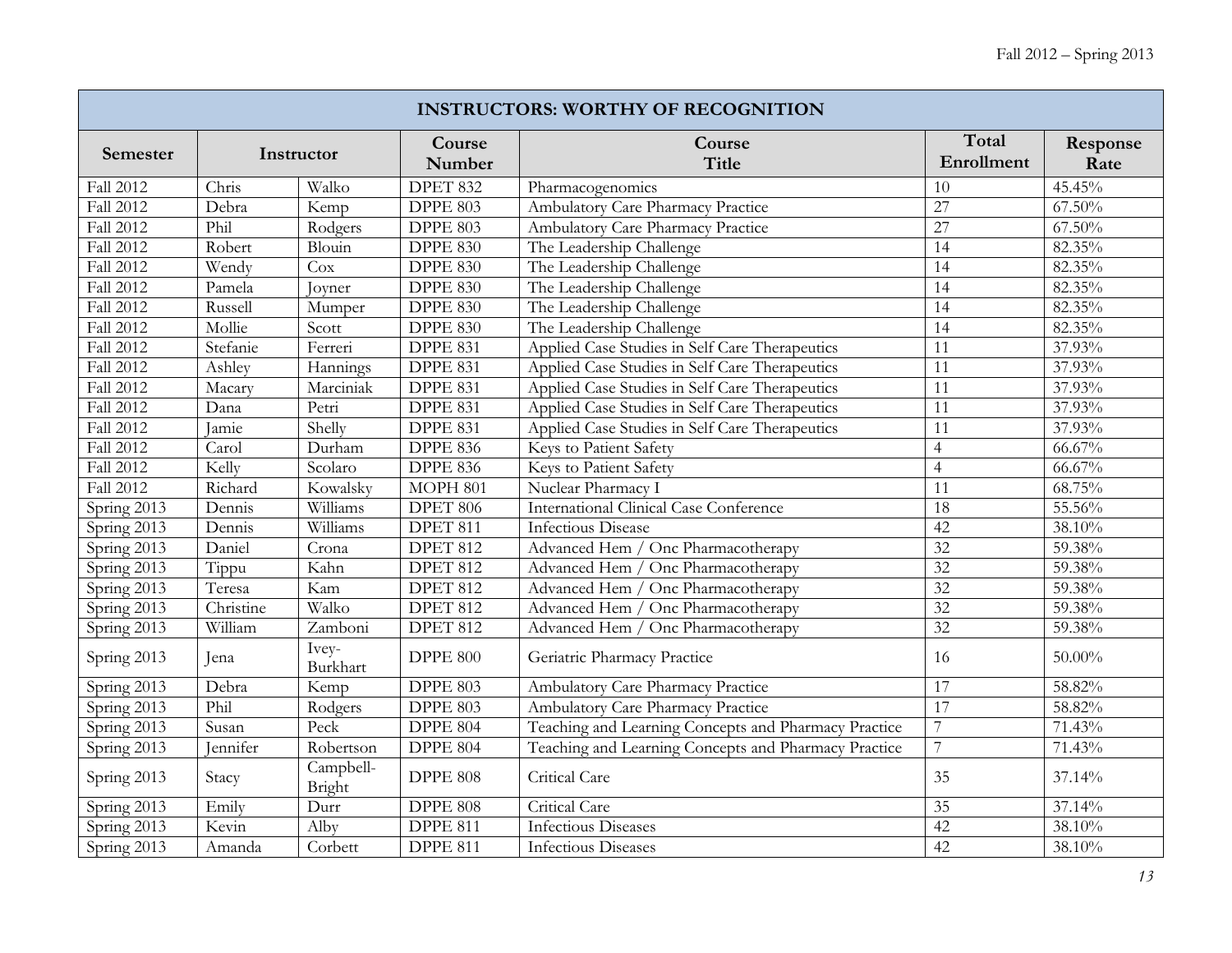| <b>INSTRUCTORS: WORTHY OF RECOGNITION</b> |            |          |                  |                                   |                     |                  |  |  |
|-------------------------------------------|------------|----------|------------------|-----------------------------------|---------------------|------------------|--|--|
| Semester                                  | Instructor |          | Course<br>Number | Course<br>Title                   | Total<br>Enrollment | Response<br>Rate |  |  |
| Spring 2013                               | Lindsay    | Daniels  | <b>DPPE 811</b>  | <b>Infectious Diseases</b>        | 42                  | $38.10\%$        |  |  |
| Spring 2013                               | Nicole     | Nicolsen | <b>DPPE 811</b>  | Infectious Diseases               | 42                  | 38.10%           |  |  |
| Spring 2013                               | Shawna     | Beck     | <b>DPPE 812</b>  | Pediatric Pharmacy                | 31                  | 45.16%           |  |  |
| Spring 2013                               | Liz        | Prata    | <b>DPPE 828</b>  | Independent Study - Latino Clinic |                     | $50.00\%$        |  |  |
| Spring 2013                               | Kelly      | Scolaro  | <b>DPPE 828</b>  | Independent Study - Latino Clinic |                     | $50.00\%$        |  |  |
| Spring 2013                               | Richard    | Kowalsky | <b>MOPH 802</b>  | Nuclear Pharmacy II               |                     | 53.33%           |  |  |